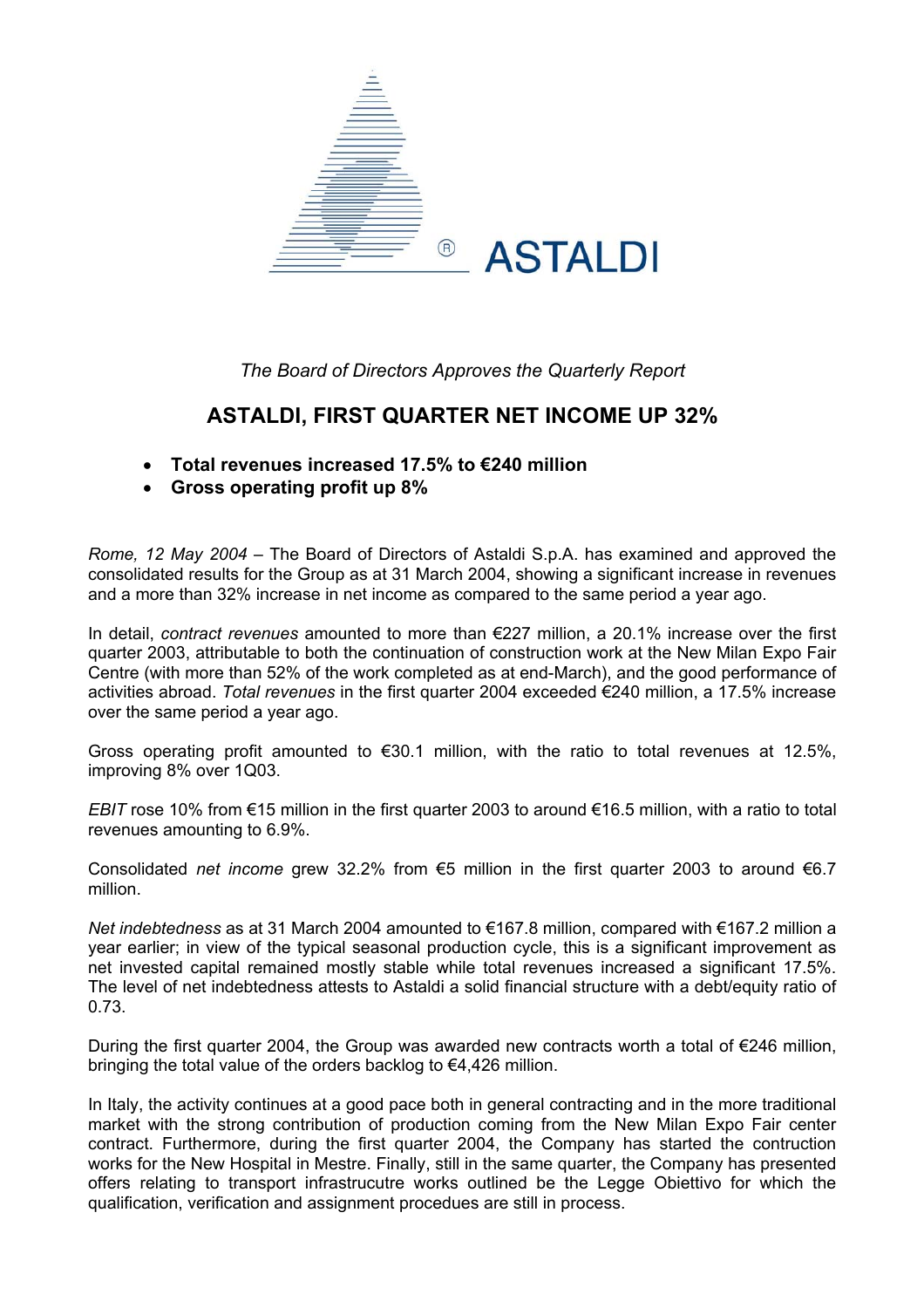Revenues in Europe increased significantly as the work-in-progress in Turkey came back up to full speed and operations in Romania were stepped up; this region is proving to be one of the top performers in terms of revenues and income. In the Americas, the Group again achieved excellent results in Venezuela, El Salvador, and the United States, while operations came back up to full speed also in Honduras.

*The Astaldi Group, listed on the Star segment of the Italian Stock Exchange, has more than 75 years of business experience in the design and construction of large civil engineering projects in Italy and abroad.* 

*The Group operates in the following business areas:* 

ли в община в община в община в община в община в община в община в община в община в община в община в община<br>В община в община в община в община в община в община в община в община в община в община в община в община в<br>

- *transport infrastructure (railways, underground systems, roads, highways, airports, and ports);*
- *hydraulic works and energy generation plants (dams, hydroelectric power plants, aqueducts, oil pipelines, gas pipelines, and purification plants);*
- *civil and industrial buildings (hospitals, universities, airports, courthouses, construction works at electricity and nuclear power plants, and parking lots);*
- *operations of such works as parking lots, reclamation systems, etc.*

*The Astaldi Group currently operates as a General Contractor capable of promoting financing and coordinating all the resources and skills necessary for the optimal construction and operation of complex and high-value public works.* 

#### **For further information:**

tel. 06/41766389 Tel. 06/42020970 *Alessandra Onorati Giancarlo Frè Torelli* Head of External Relations *Andrea Lijoi*  and Investor Relations

### **Astaldi S.p.A. PMS Corporate Communications**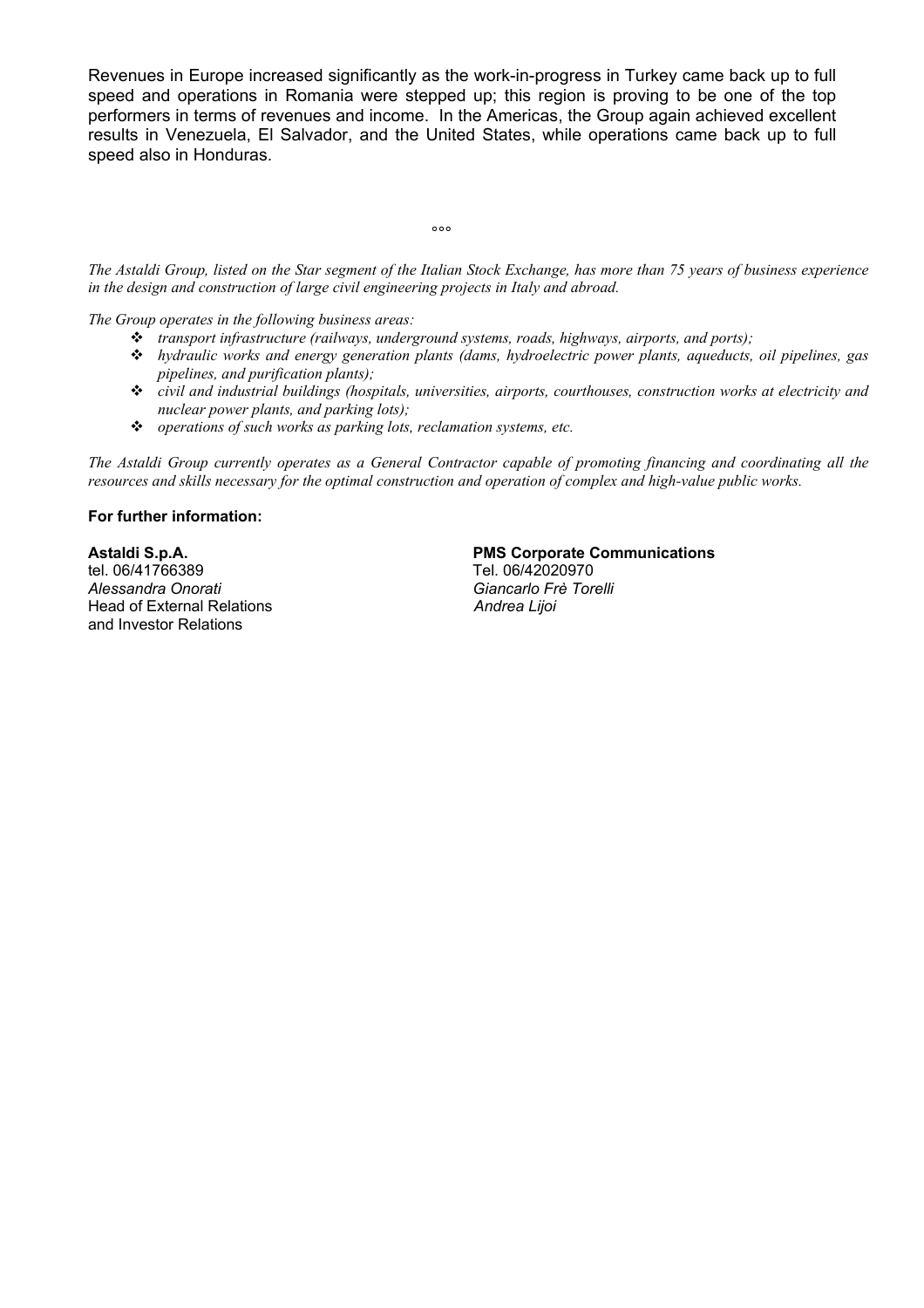# **Consolidated Reclassified Balance Sheet**

| (Thousand of euro)                          | March 31<br>2004 | March 31<br>2003 | December 31<br>2003 |
|---------------------------------------------|------------------|------------------|---------------------|
| Net intangible fixed assets                 | 54.259           | 52.483           | 52.191              |
| Net tangible fixed assets                   | 104.941          | 94.737           | 106.318             |
| Equity interest                             | 28.356           | 31.688           | 28.361              |
| Other net fixed assets                      | 15.616           | 15.030           | 16.296              |
| Total net fixed assets (A)                  | 203.172          | 193.938          | 203.166             |
| Inventories                                 | 37.158           | 40.188           | 41.316              |
| Works in progress                           | 208.671          | 214.179          | 187.373             |
| Trade receivables                           | 242.045          | 271.037          | 217.355             |
| Other assets                                | 225.891          | 203.395          | 207.542             |
| Advances                                    | (97.912)         | (118.682)        | (84.919)            |
| Sub total                                   | 615.853          | 610.117          | 568.667             |
| Suppliers' payables                         | (203.476)        | (195.301)        | (196.399)           |
| Other liabilities                           | (126.599)        | (143.502)        | (142.832)           |
| Sub total                                   | (330.075)        | (338.803)        | (339.231)           |
| <b>Working capital (B)</b>                  | 285.778          | 271.314          | 229.436             |
| Employees' severance indemnity              | (12.699)         | (11.619)         | (12.189)            |
| Contractual risks fund                      | (50.516)         | (48.397)         | (51.599)            |
| Other funds                                 | (26.665)         | (22.640)         | (13.220)            |
| Total funds (C)                             | (89.880)         | (82.656)         | (77.008)            |
| Net invested capital $(D)=(A)+(B)+(C)$      | 399.070          | 382.596          | 355.594             |
| Liquidity and current financial receivables | 117.240          | 140.652          | 149.983             |
| Non current financial receivables           | 73.843           | 43.989           | 73.021              |
| Medium/long term indebtedness               | (239.815)        | (214.001)        | (246.099)           |
| Short term indebtedness                     | (119.077)        | (137.857)        | (105.219)           |
| Net indebtedness (E)                        | (167.809)        | (167.217)        | (128.314)           |
| <b>Group net equity</b>                     | 231.239          | 215.233          | 227.122             |
| Minority interests                          | 22               | 146              | 158                 |
| NET EQUITY (G)=(D)-(E)-(F)                  | 231.261          | 215.379          | 227.280             |
| Personal guarantees                         | 1.632.083        | 1.574.397        | 1.695.806           |
| Risk of recourse from factors               | 69.320           | 158.087          | 86.168              |
| Other memorandum items                      | 29.660           | 27.452           | 29.660              |
| Collateral security                         | $-$              | --               |                     |
| Third party guarantees in our favor         | 22.918           | 42.408           | 22.189              |
| <b>Total commitments and guarantees</b>     | 1.753.981        | 1.802.344        | 1.833.823           |